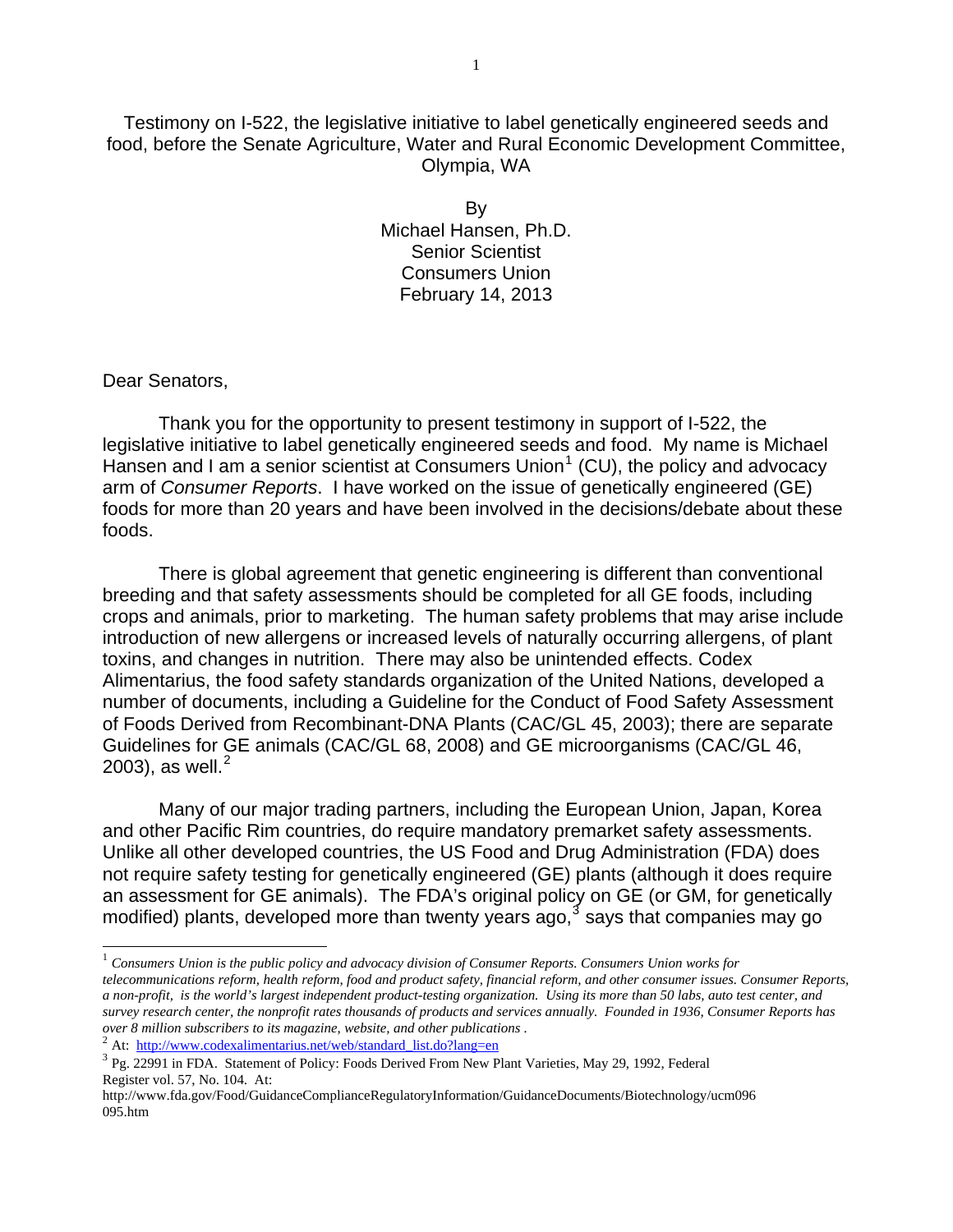through a "voluntary safety consultation." But, in the end, FDA says it is up to the companies to determine safety of any GE food. To date, there have been some 94 "voluntary safety consultations."

The inadequacy of FDA's policy can be seen in the letter FDA sends to the company after completion of a "safety consultation." For example, the letter sent to Monsanto on September 25, 1996 about one of their first Bt-corn varieties, MON810, states, "Based on the safety and nutritional assessment you have conducted, **it is our understanding that Monsanto has concluded that corn grain and forage derived from the new variety are not materially different in composition, safety, or other relevant parameters from corn grain and forage currently on the market, and that they do not raise issues that would require premarket review or approval by FDA**" (**bold** added).[4](#page-1-0)

 The letters for all 94 "safety consultations" done since the Flavr Savr tomato contain basically the same language. This clearly shows that the FDA has not made a conclusion about the safety for genetically engineered (GE) plants or the safety of the technology as a whole.

Just last June, the American Medical Association's House on Delegates voted to change its policy on "bioengineered" foods to one calling for "mandatory premarket systematic safety assessments;": "**Our AMA supports mandatory pre-market systematic safety assessments of bioengineered foods** and encourages: (a) development and validation of additional techniques for the detection and/or assessment of unintended effects; (b) continued use of methods to detect substantive changes in nutrient or toxicant levels in bioengineered foods as part of a substantial equivalence evaluation; (c) development and use of alternative transformation technologies to avoid utilization of antibiotic resistance markers that code for clinically relevant antibiotics, where feasible; and (d) that priority should be given to basic research in food allergenicity to support the development of improved methods for identifying potential allergens. The FDA is urged to remain alert to new data on the health consequences of bioengineered foods and update its regulatory policies accordingly"<sup>[5](#page-1-1)</sup>. Clearly, there are unanswered safety questions associated with GE plants.

FDA does require safety assessments for GE animals. A GE salmon, called AquAdvantage Salmon (AAS), is most of the way toward approval. This GE salmon is engineered to grow to market size in half the time of the non-GE salmon. However, numerous experts have criticized FDA's health assessment<sup>[6](#page-1-2)</sup> and its environmental assessment $\overline{r}$  as grossly inadequate.

<span id="page-1-0"></span><sup>4&</sup>lt;br>
4 At: <http://www.fda.gov/Food/Biotechnology/Submissions/ucm161107.htm><br>
5 http://www.ema.gora.grg/recources/doo/yng/raf.gomm.e.grid.pdf

<span id="page-1-1"></span><http://www.ama-assn.org/resources/doc/yps/ref-comm-e-grid.pdf>6

<span id="page-1-2"></span><sup>&</sup>lt;sup>6</sup> Hansen, M. 2010. Submission to FDA on safety assessment of AquAdvantage Salmon.

<span id="page-1-3"></span>http://www.consumersunion.org/pdf/CU-comments-GE-salmon-0910.pdf<br><sup>7</sup> LeVaux, A. 2013. A risk scientist comments on AquAdvantage Salmon. February 13, 2013. At: <http://www.flashinthepan.net/?p=999>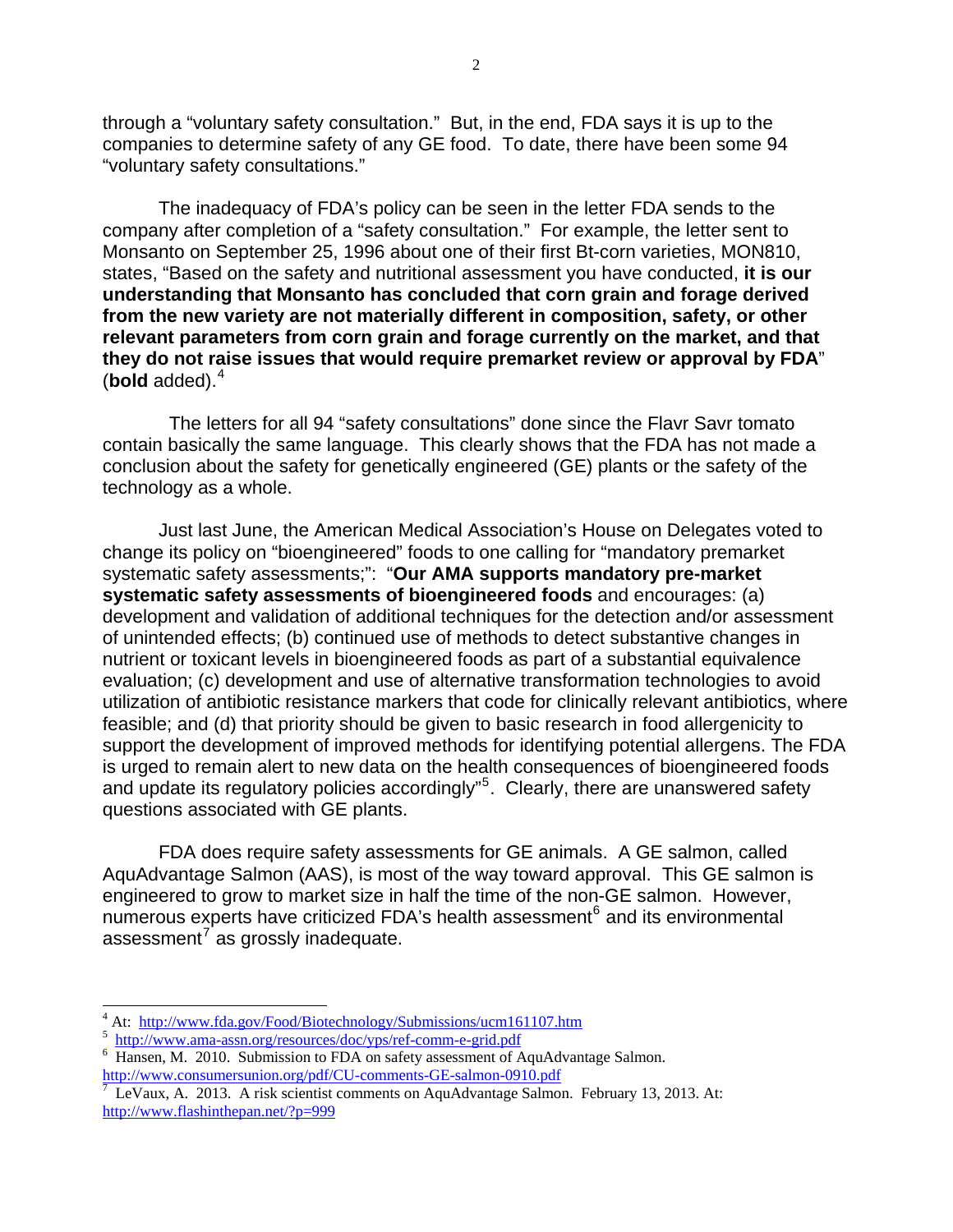On the health side, we have serious concerns that the GE salmon may have increased allergy-causing potential. A study using sera from people allergic to Atlantic salmon showed a highly statistically significant increase in allergenic potency of the engineered salmon compared to the non-GE salmon.<sup>[8](#page-2-0)</sup> Yet, FDA chose to disregard this finding, concluding from data on just six fish, that there are no allergy concerns. This is not scientifically defensible.

One big problem with safety assessments of GE foods is that there have been virtually no long-term animal feeding studies, with most feeding studies being of 90 days or shorter. A carefully designed meta-analysis was done of 19 published studies involving mammals fed GE corn or soy.<sup>[9](#page-2-1)</sup> The meta-analysis also included the raw data from a number of 90-daylong feeding studies that were obtained as a result of court action or official requests. The meta-analysis highlighted damage in the kidneys and livers which could be the onset of chronic diseases.<sup>[10](#page-2-2)</sup> However, no animal tests are obligatory for any of the GMOs cultivated on a large scale in the US.

Last fall, a study was published that was the first long-term (e.g. 2 years) feeding study which involved rats fed Roundup-resistant corn (NK  $603$ ).<sup>[11](#page-2-3)</sup> The study found that females rats fed the GE corn died 2-3 times more quickly, and developed mammary tumors more often than controls who ate non-GE corn, while male rats fed the GE corn have liver and kidney problems at higher rate than controls, and more large tumors than rats fed non-GE corn. This study, by Dr. Giles-Eric Séralini received a lot of media attention. Although the study was attacked as being of poor quality, it turns out that both the French Food Safety Agency (ANSES) and the European Food Safety Authority (EFSA) have concluded that such long-term safety assessment should be done on GE foods. Indeed, ANSES report on this study notes, "ANSES recommends initiating studies and research on the long-term effects of GMOs in combination with plant protection products … [and] calls for public funding on the national and European level to enable large-scale studies and research for consolidating knowledge of insufficiently documented health risks."[12](#page-2-4) At a meeting in December, the "EFSA board meeting on Thursday last week there was agreement that long-term studies were needed and it was now just a question of how to fund them."<sup>[13](#page-2-5)</sup>

Consumers Union has long favored labeling of all GE foods on health grounds, as well as giving consumers choice over what they eat. Given the scientific uncertainties about the potential health impacts of GE foods, it is essential to label GE plants and animals so as to be able to track any potential adverse human health or nutritional

-

<span id="page-2-0"></span><sup>8</sup> See Hansen, 2010. Op cit.

<span id="page-2-1"></span><sup>&</sup>lt;sup>9</sup> Séralini, G-E, Mesnage, R., Clair, E., Gress, S., de Vendômois, JS and D. Cellier. 2011. Genetically modified crops safety assessments: present limits and possible improvements. Environmental Sciences Europe, 23: 10. At: <http://www.enveurope.com/content/pdf/2190-4715-23-10.pdf><br><sup>[10](http://www.enveurope.com/content/pdf/2190-4715-23-10.pdf)</sup> Pg. 1 in IBID.

<span id="page-2-3"></span><span id="page-2-2"></span><sup>&</sup>lt;sup>11</sup> Séralini et al. 2012. Long term toxicity of a Roundup herbicide and a Roundup-tolerant genetically modified maize.<br>Food and Chemical Toxicology, 50: 4221-4231. http://www.sciencedirect.com/science/article/pii/S027869

<span id="page-2-4"></span><sup>&</sup>lt;sup>12</sup> Reaction of ANSES (French Agency for food, environmental and occupational health and safety) to Seralini et al.<br>study http://www.anses.fr/Documents/PRES2012CPA20EN.pdf

<span id="page-2-5"></span> $13$  Commission and EFSA agree need for two-year GMO feeding studies. EU Food Policy, 17 December 2012 http://www.eufoodpolicy.com/cgi-bin/view\_article.pl?id=5590